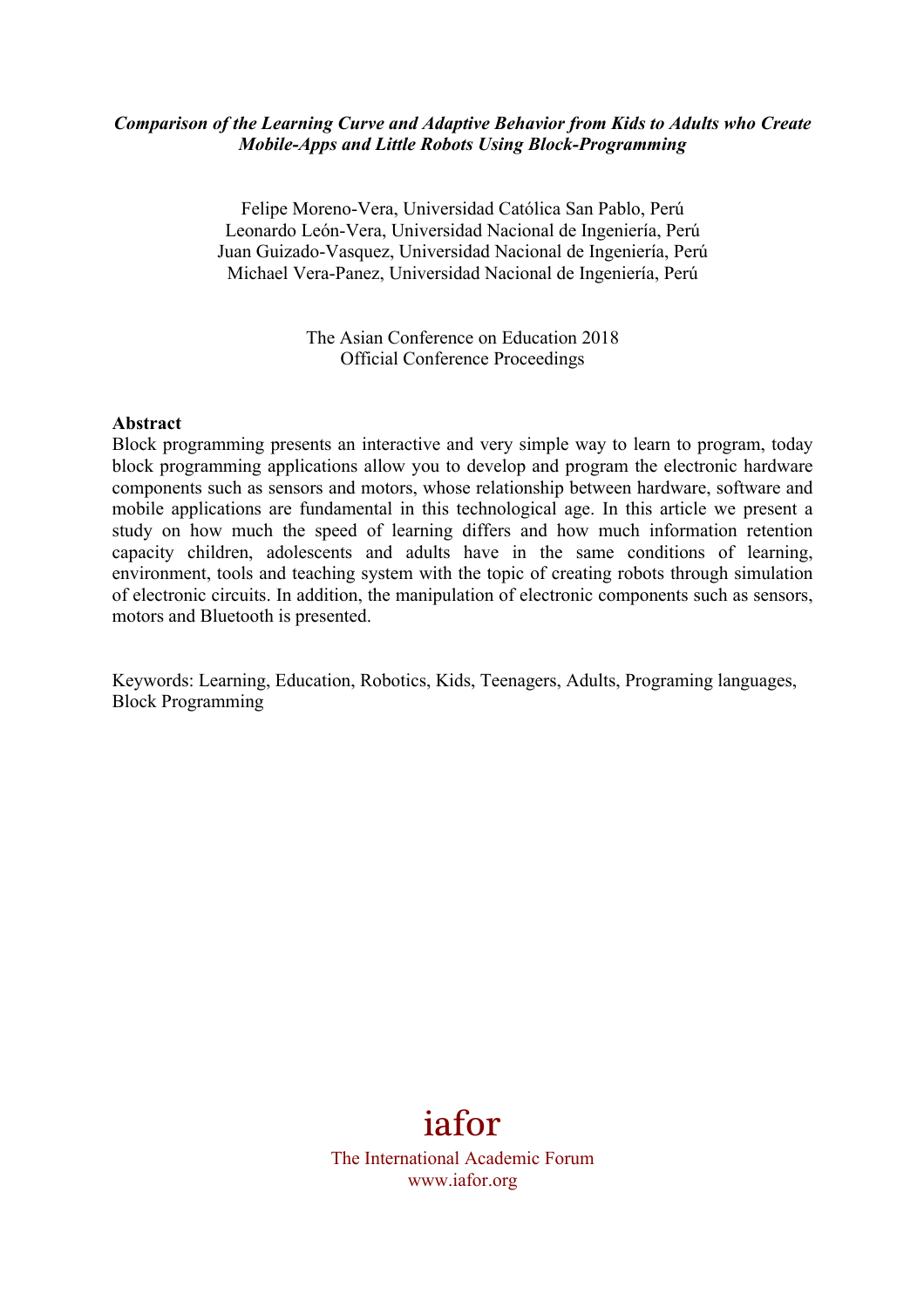### **Introduction**

In the context of Peru, the education methodology is not enough to a complete a certain level of knowledge. Our target study subjects are people between the ages of 9 and 45, because is the 57.232% of the total population (information was collected from [1]). Kids (6-9 years old) have more easily way to learn and play with new tools [2]. Teens (10-12 years old) and Juniors (13-17 years old) have the same capacity to learn, but they have another distractions that causes a little reduction in the learning curve for new things [3].

Adults (from 18 years old and on) have a different way to learn things about technology, some of them have experience working with computers but others do not use computers in daily life. We have approximately 100 children, 100 teens, 100 junior and 100 adults, each group is divided into a group of 25 people with the same curriculum, the same materials, the same teachers and the same 16 lessons (each lasts 3 hours a day).

Currently, in Perú we have a lot of devices distributed in all families, adults, teens and kids. Is very common see a kid with a tablet or mobile phone at 8 years old playing games or using social networks (with parental control like facebook) or watching videos about youtubers (gamers with minecraft channels, fornite, etc).

In this context, we have technology in our hands every day any time, but in education until this time, schools separate technology for the classrooms, schools don't use technology to teach and don't tech how to use technology responsibly. So, this create a disorder in the generation gap between people who use technology only for play games and those who do not use technology to improve techniques or methodologies to teach or learn new things.

In other words we have population that explode technology in any another aspect except in education and our consequence is that schools don't teach programming at early ages, our young people learn computer concepts or how to programming in the university at age between 20 and 22 years old. We try to break the gap through free courses of computational thinking and algorithm design concepts hidden in courses called "Robotics for everyone" or "game development for everyone" using different methodologies describe in the present work, preparing people of all ages to a better understand of computer concepts and improve computer skills.

For this situation with help of our universities we organize a course that involves learning computer science concepts to develop simple programs using C and python language and build robots with Arduino board.

For that, we measure how fast is the adaptive behavior of our students and how fast increase the understanding of these concepts. We hide the concept of Computational Thinking inside of "how to teach computer science using block programming" because computational thinking is the way that any person can interpret the world in a computer and how can extrapolate these concepts to real world. So while we teach about how interpret computer science concepts, we teach how is computational thinking works in our lives [4].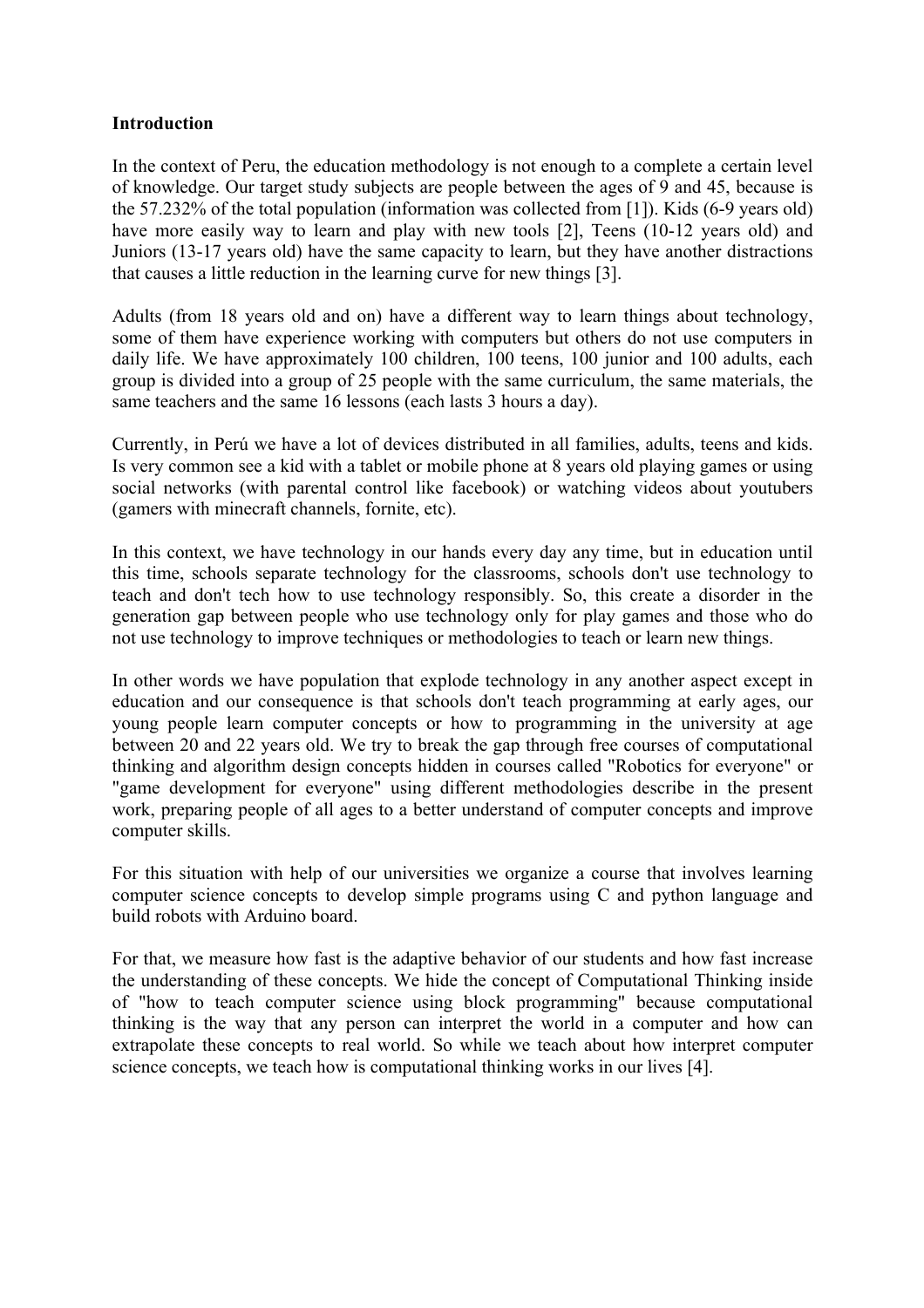# *Definitions and techniques*

We need to understand important concepts those we use in our research, those concepts are very useful when we try to measure and expose about the progress or difficulties of the students while they are learning new things with enhanced methods through technology. We use Learning Curve to define how they understand new concepts and Adaptive Behavior to define performance and attitude against new concepts.

### *Learning Curve*

We introduce the concept of Learning Curve as the representation how to increases the learning based on experience. also, measuring if the student solve problems better than before times.

### *Adaptive Behavior*

We introduce the concept of Adaptive Behavior as how students accept or reject new concepts. Also, we know that adults, kids and teens have different ways to learn and understand things. The adaptive behavior is notorious when in the learning process they can use examples based on computer science concepts or make jokes with computers or with some new concepts than they never used before.

### *Script Language*

Script Language is a technique used to explain concepts in an very short time with simple examples, script languages are defined as a normal conversation with specific questions, the answers could be any but in all of these answers, there is a concept hidden inside.

### *Metaphors*

Metaphors is used to complete the understanding of the concepts givins another examples based on the previous one, metaphors is very commonly used in the daily activity, in any situation because is the most easy way to explain new things. we use metaphors to exaplin computer science concepts with common examples.

### *Mind maps*

Mind maps is a technique based in drawing a map based on a brain storming with connected ideas like a graph \cite{mind map ref}. We use Mind maps to teach about mathematics concepts, programming concepts and algorithm design concepts \cite{teach\_mindmaps\_programming}.

### *Block Programming*

Block Programming is a technique to encapsule code programming in a simple sentence and the way to programming is just joining the blocks following a flow diagram or main idea. In this research we try to test how efficient is teach computer science concepts and examples using block programming in a first steps and how fast our students can improve skills programming to jump from blocks to code in simple programs like programming sensors or programming games, in this work we encourage to our students and our readers to practice to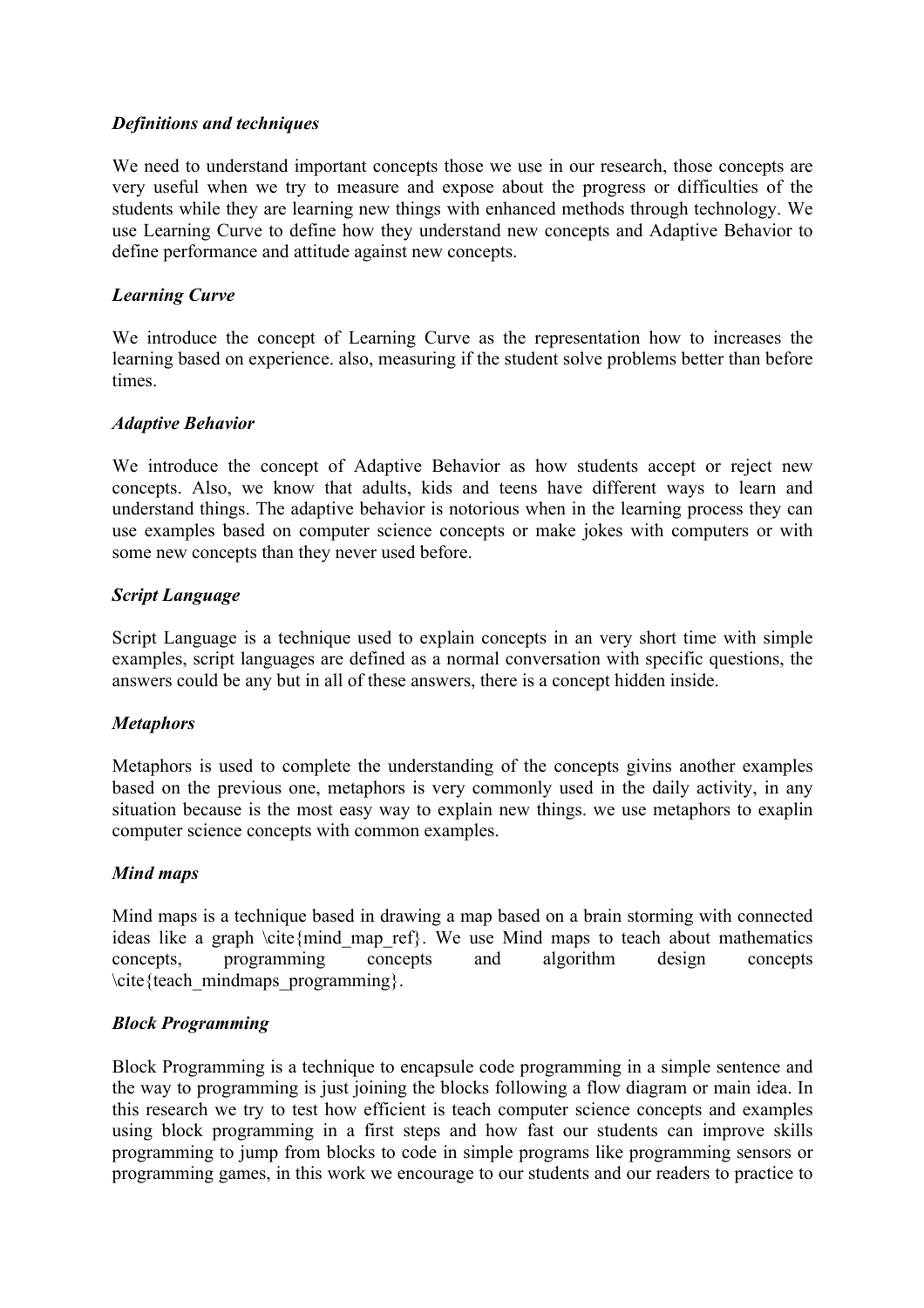thinking in blocks \cite{thinking\_blocks} and think how easy could be the learning for future generations topics like IoT or Data Science or Machine Learning with blocks, that research field or develop is part of challenges to learn and understand block programming and how you can add new libraries into a sequence of blocks \cite{challenge\_blocks}.

# **Methodology**

We started the classes with the empirical methodology based on Metaphors [5] because or students are novices in the five stage of learning programming skills: novice, advanced beginner, competence, proficiency, and expert [6]. That means, we teach using example of different simple situations in the real life to explain what can we do to interact and which solutions we provide to solve daily problems.

For difference age we use different methodology, as we mentioned above, there is a different way of understanding and retention of information in all of these ages.

# *Learning Computer Science Concepts*

To introduce computer science concepts, we starts with the main question "what is an algorithm ?". To answer that question, we use first technique called script language used in kids [2] in all ages.

At first time adults and Teens understood very fast, kids and tweens take a time to understand the aim of that examples. We use different asks in different ages, simple questions to explain that an algorithm is inside in any situation and in any action.

# • *Script language for kids*

(Q): "If you want to go to the bathroom, what should you need to say ? How do clean your desk ?"

# • *Script language for tweens*

(Q): "Have you ever play a game in your computer ?, do you hear about PSP or XBOX ?, Do you know what Mario Kart is it?".

# • *Script language for teens*

(Q): "Do you know how to solve a linear equation ?, Which rules do you need to follow when you play foot ball ?, Have your ever play guitar ?".

# • *Script language for adults*

(T): "Have you ever developed something ?, do you hear about Programming languages ?, Do you know what Software means?".

These questions look different but in the background they are very similar. In all categories, they answered "Yes!" and then explained how it works with a sequence of steps. You can see how many time it takes for them.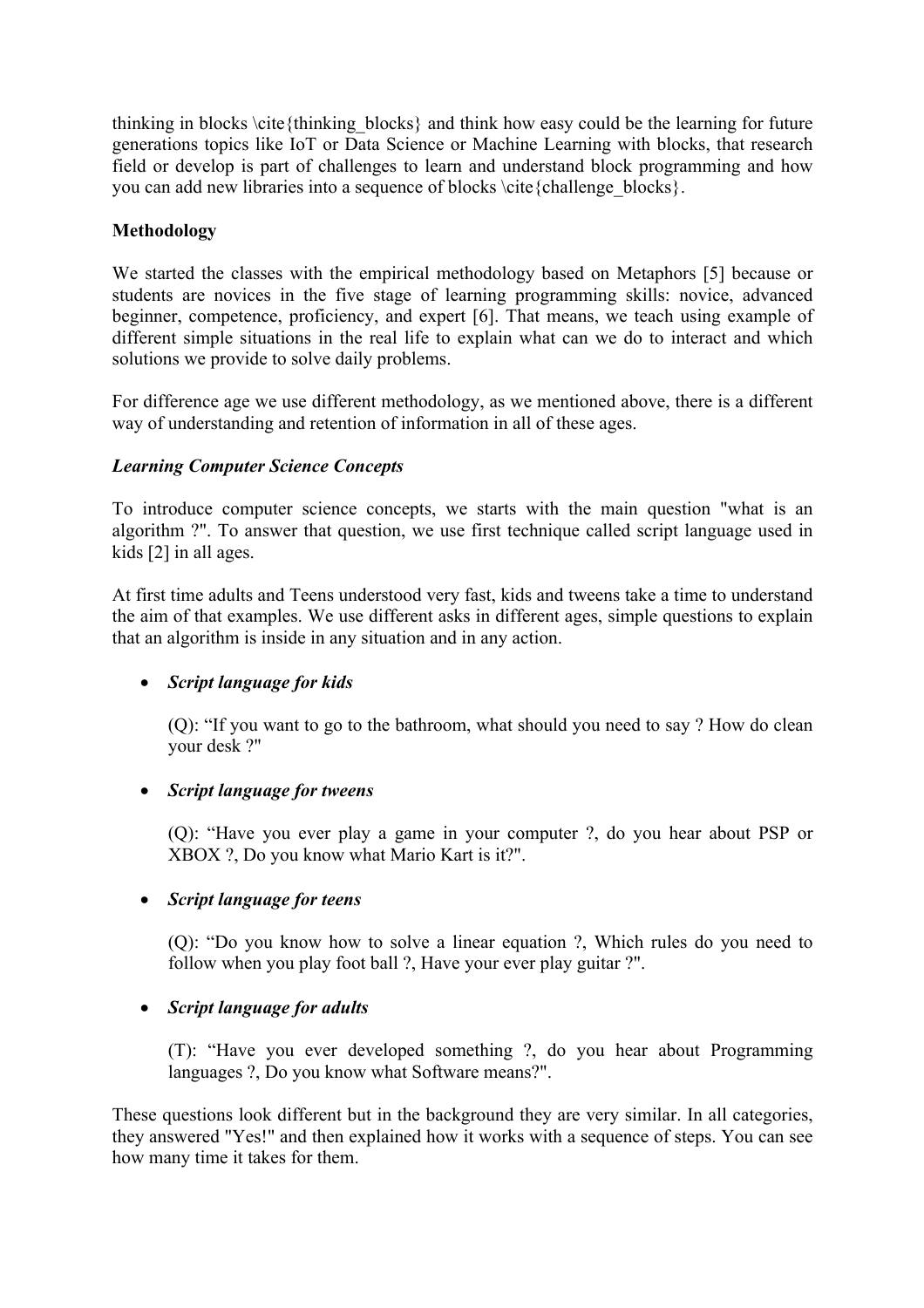### **Implementing a mini Robot**

In this section we introduce as the goal of the course the implementation of two mini robots called Otto and Kyo (See Fig. 1). In this part, we use all methodologies to explain about electronic components, the mathematical fundamentals and how they should to program the sensors.

To implement and programming these robots, their movements and their sensors we use Block programming and C language (with the concepts explained above) for this part we use the online platform to simulate the component programming. To programming Otto we use the platform BitBloq and to programming Kyo we use the platform Tinkercad.

At this time, we measure how fast they understand basic electronic concepts and components description and how fast they can imagine a solution to programming using blocks.

We starts with script language then with metaphors and finally with mind maps to get a solution for the problem of how should we programming these mini robots. But in thi part we focus on programming skills and how they can translate their mind maps into a program (blocks or programming language).

We note that there is a improving in programming speed after they understand the logic following in the mind map previously drawn.

### **Results**

As definition of learning curve, we need to verify if the average time of learning in previous works in kids [2] and teens [3] is correct in all new concepts and for computer science we need to add mathematic, physics and electronic components concepts. So we teach and refor this topics with different methodologies, using the formula below we approximate the average time to learning and we compare with the real average time get from the students.

We note that our average time in some cases is a bit less than the approximate time and also is less than the average time mentioned in previous works.

### *Measuring the learning curve*

As definition of learning curve, we need to verify if the average time of learning in previous works in kids  $\c{learn$  kids ref} and teens  $\c{learn}$  teens ref} is correct in all new concepts and for computer science we need to add mathematic, physics and electronic components concepts. So we teach and refor this topics with different methodologies, using the formula below we approximate the average time to learning and we compare with the real average time get from the students.

We note that our average time in some cases is a bit less than the approximate time and also is less than the average time mentioned in previous works.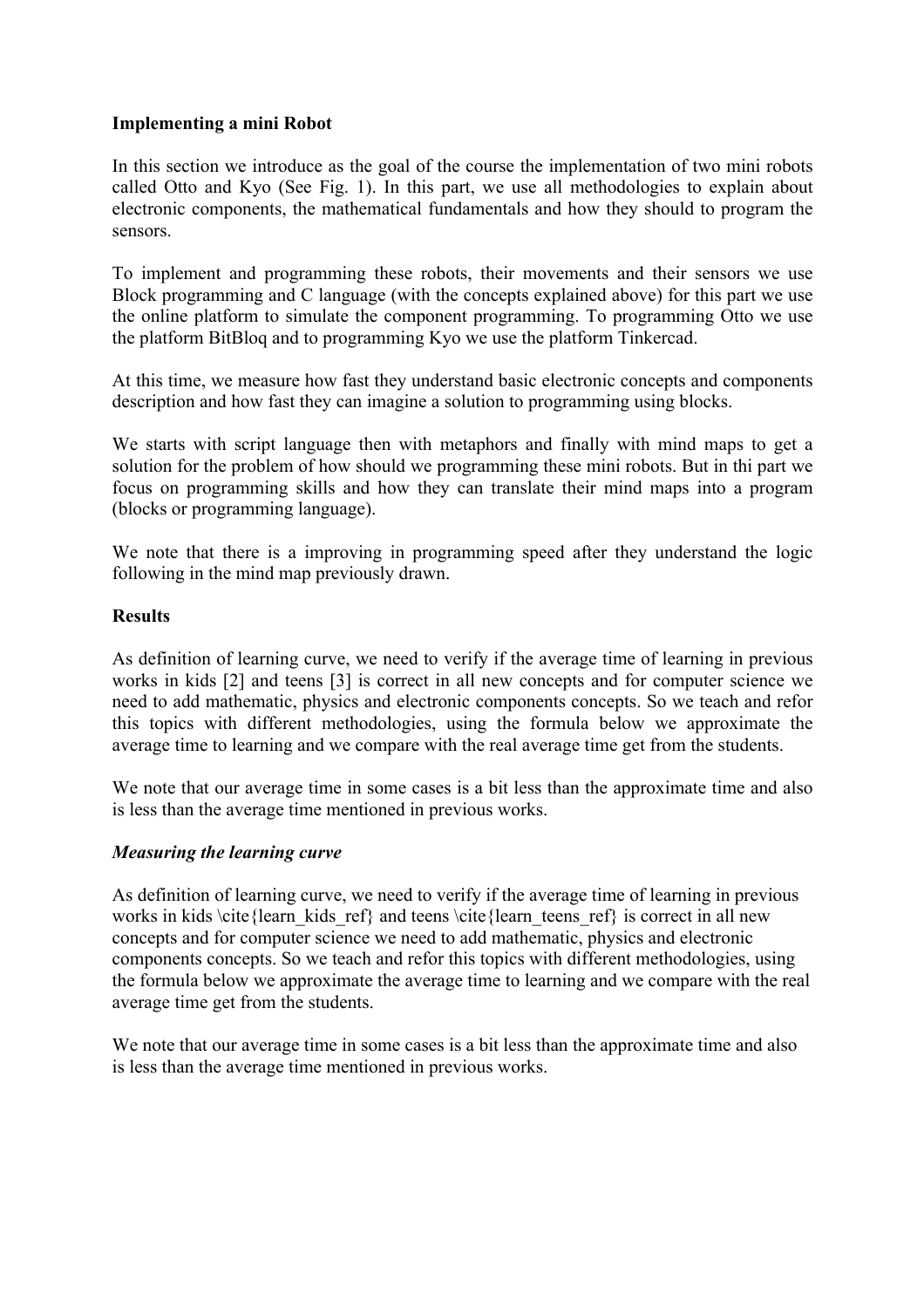Where:

K: Number of hours used to understand the first unit (or task).

 $\vert \times \vert$ . Number of hours to understand the  $\vert \times \vert$  unit.

x: Number of the unit.

b: Percent of learning.

So, we have this tables with respective approximations. We take the K value from the first part in script languages in Table I we take b from [7] and x is equal to 4, because is the 4th unit.

| How many time takes to learn a new concept with examples? |                                 |                          |                    |
|-----------------------------------------------------------|---------------------------------|--------------------------|--------------------|
| Category                                                  | Time to describe the<br>problem | Average Time to<br>solve | Previous work time |
| Kids                                                      | 55-65 min                       | 66.486 min               | 68.64 min          |
| Tweens                                                    | 52-56 min                       | 57.365 min               | 56.49 min          |
| Teens                                                     | 42-52 min                       | 50.934 min               | 51.32 min          |
| <b>Adults</b>                                             | $25-41$ min                     | 42.163 min               | 40.89 min          |

#### TABLE I. TABLE OF AVERAGE TIME TO DESCRIBE AND SOLVE.

### **Conclusion**

This work introduces the different adaptive behavior with different methodologies in the learning speed of kids, tweens, teens and adults. We note that tweens and teens have more ability to understand new concepts using games as metaphors. Adults have a strong learning speed to understand new concepts based on past experience. From kids to juniors, they present a fast learning speed, but they forget concepts in a little period of time.

Table I shows the results of manage the learning curve after all the tasks and show us that learning time don't depend of an specific topic, depends of the methodology applied to teach that.

### **Acknowledgments**

This work was supported by grant 234-2015-FONDECYT (Master Program) from CienciActiva of the National Council for Science,Technology and Technological Innovation (CONCYTEC-PERU).